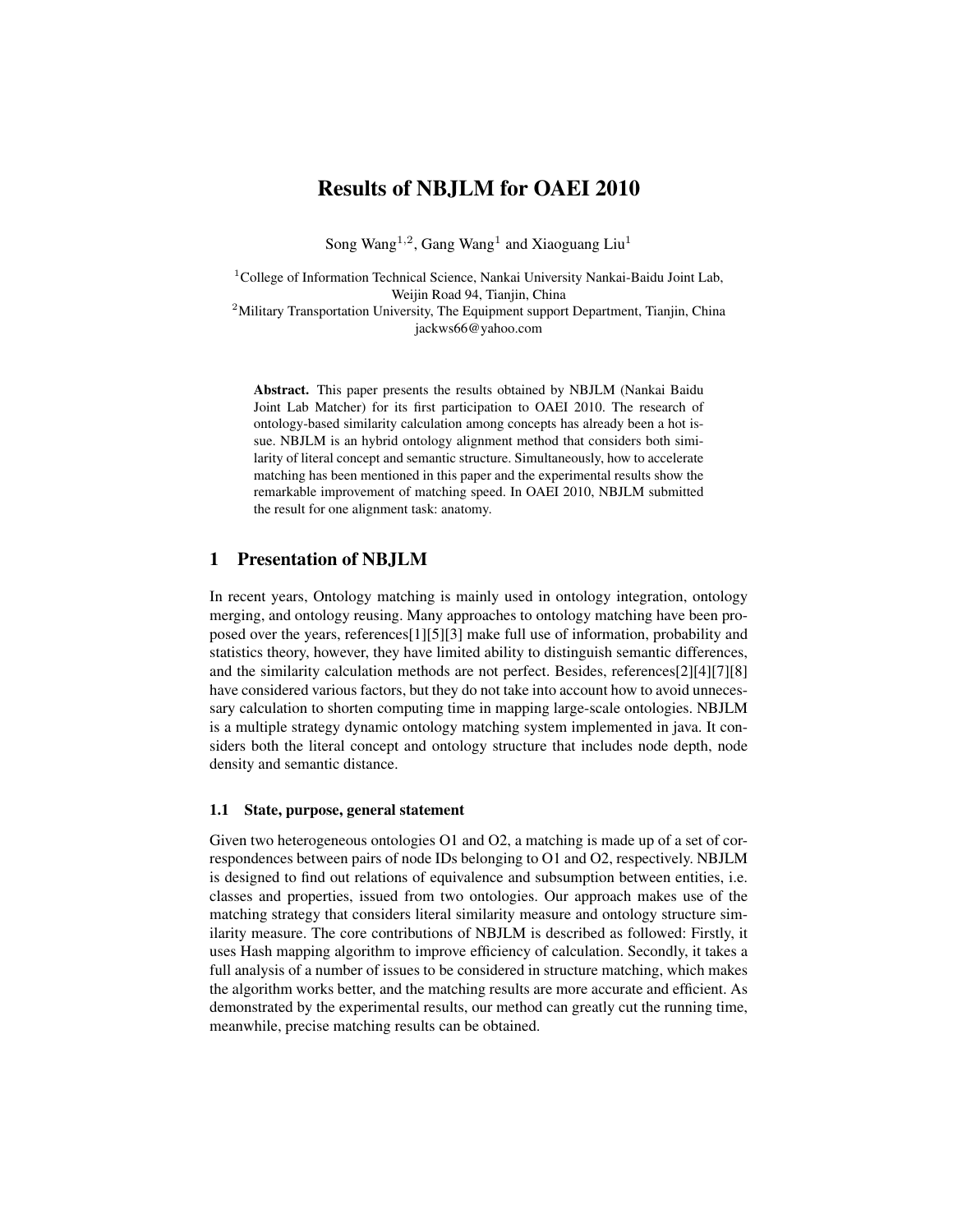

Fig. 1. Procedure of the matching of heterogeneous ontologies.

### 1.2 Specific techniques used for Anatomy Track

NBJLM uses a new matching strategy that considers literal similarity measure and ontology structure similarity, simultaneously. We obtain the following formula:

 $Sim(ID, ID2) = \theta \times Sim\_literal(ID, ID2) + (1 - \theta) \times Sim\_struct(ID, ID2)$ 

where  $Sim\_literal(ID1, ID2)$  is the literal concept similarity measure,  $Sim\_stru$  $ct(ID1, ID2)$  is the structural similarity measure, and  $\theta$  ( $0 < \theta < 1$ ) is paramater to control how much literal and ontology structure contribute to the ontologies matching respectively. Firstly, the measure of literal similarity is a preliminary matching. It takes account of polysemy and synonym of a word, by transforming the word into a semantic collection using WordNet. Then we can get the preliminary matching results that is semantic mapping rather than spelling mapping of words. Secondly, based on the literal matching results, the measure of ontology structure similarity is calculated through the relation between hypernym and hyponym of a word, considering distance of edges, and depth and density of node in the hierarchy of ontology. With the final combination of the two values, and with adjustment of the parameter, we could obtain more reasonable matching results. The procedure is shown in Fig. 1.

An optimized algorithm for concept sets retrieving If look up a word in Word-Net, we can get one or more Synsets (defined by WordNet). For one thing each Synset is a concept set of the words which have the same meaning. For another a word may have several meanings, therefore, each Synset can be used to express one concept of the word. The concept of a node ID in the hierarchy of ontology may be described by several phrases, which are composed of words. That means the concept of the node ID could be described by several Synsets. If we deal with all the Synsets in matching, redundant computation will be inevitable. Therefore, this paper proposes a strategy that obtain the set of Synsets, which are the most similar to the concept of the phrase while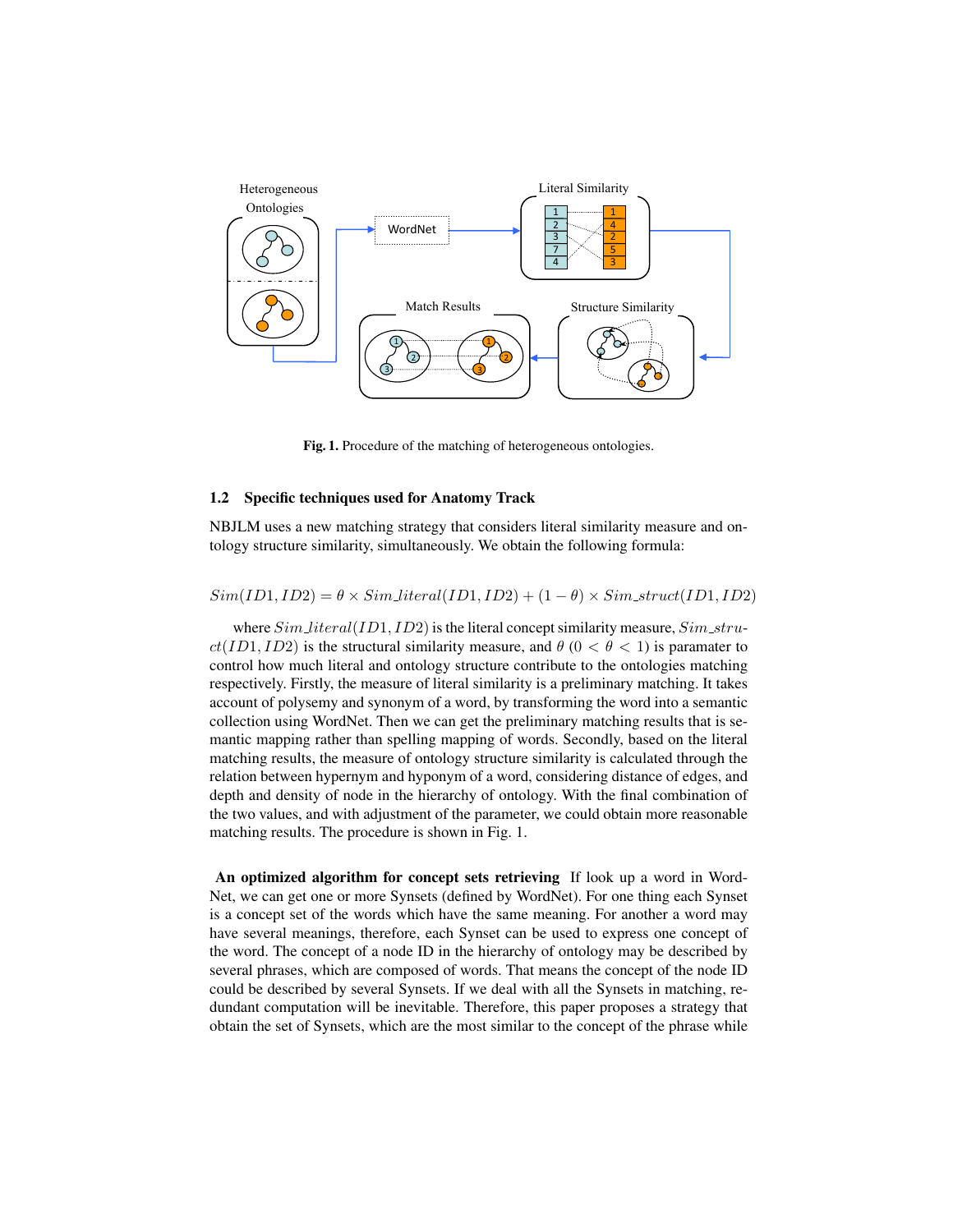

Fig. 2. Get the optimal Synsets to describe the concept of a phrase

include the least Synsets, to describe the concept of a node ID with the help of Word-Net. So the unnecessary computation work could be reduced. Fig. 2 describes a simple example that how to tackle a phrase to get the optimal Synsets:

- 1) Obtain the Synsets of all the words  $w1$ ,  $w2$  and  $w3$  from phrase p got from a node of  $O1$ (or  $O2$ ) by WordNet, respectively,  $(S1, S2)$ ,  $(S3)$  and  $(S4, S5)$ .
- 2) Get the union set of all the Synsets,  $A(S1, S2, S3, S4, S5)$ , which denotes the concept of phrase p and includes the most Synsets.
- 3) Add the semantic environment (hypernym and hyponym of the Synset) to Synset. Then we get  $S1', S2', S3', S4'$  and  $S5'.$
- 4) Intersect  $A(S1, S2, S3, S4, S5)$  with  $S1', S2', S3', S4'$  and  $S5'$ , separately, resulting in  $S1''$ ,  $S2''$ ,  $S3''$ ,  $S4''$  and  $S5''$ . And the numbers of elements of the intersections are  $a, b, c, d$  and  $e$ . Meanwhile, establish correspondences between  $S1$  and  $S1'', S2$  and  $S2'', S3$  and  $S3'', S4$  and  $S4'', S5$  and  $S5''.$  The purpose of doing intersections is to find correlation between semantic environment of a Synset and the concept of phrase *p*. The larger number of the intersection's elements is, the more similar relationship between them is.
- 5) Compare the numbers of intersections' elements mentioned at step 4, which are generated from the same word. And select the Synset of each word, associated with the result of intersection which has the larger number of elements. For example, on the assumption that  $a > b$ ,  $d = e$  (c has no comparable object), the Synsets of w1,  $w2$  and  $w3$  are  $(S1)$ ,  $(S3)$  and  $(S4, S5)$ , respectively.
- 6) Get the union set of  $(S1)$ ,  $(S3)$  and  $(S4, S5)$ ,  $B(S1, S3, S4, S5)$ , which denotes the concept of phrase *p*.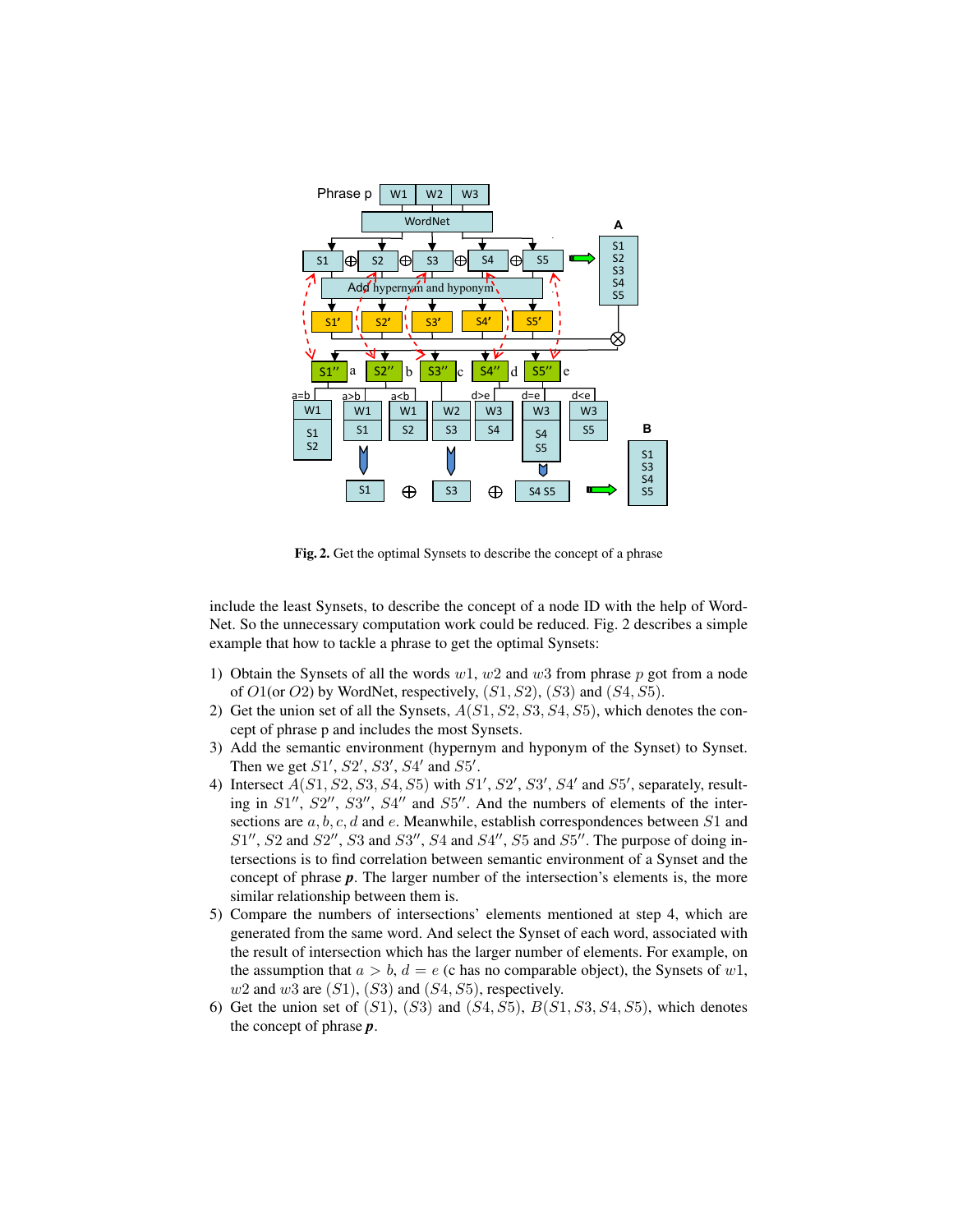7) It can be found that Synset  $S2$  existing in A but not in B is uncorrelated to the concept of phrase  $p$ . Therefore, the redundancy can be filtered out by our optimized algorithm. Besides, as increasing in the number of words of phrase, the optimization of the algorithm could be more obvious. Since the matching of nodes in the ontologies is based on the matching of Synsets, the reduction of Synsets, which denote the concepts of nodes in the ontology, will inevitably lead to the reduction of irrelevant semantic mappings and greatly reduce the amount of calculation.

Method of calculation of structural similarity The calculation of structural similarity involves semantic distance with weight, information content, depth and density of node. In order to tackle two ontologies conveniently, we add a virtual common root node which connects two ontologies. So the model could be changed from two independent ontologies to a large ontology, which facilitates the matching. The process of matching is described as follow: firstly, search the common ancestor  $C$  of two nodes c1 and c2. In fact, C is a mapping pair $(c1', c2')$  got from the matching results of literal concepts, where  $c1'$  is the ancestral node of  $c1$  and  $c2'$  is the ancestral node of  $c2$ . Secondly, calculate the semantic distance between  $c1$  and  $c2$  through  $C$ . Thirdly, do iterative calculation that search the common ancestor C of  $c1'$  and  $c2'$  until C is the virtual common node. Finally, add depth and density of nodes into the calculation. The formula is:

$$
Sim\_struct(ID1, ID2) = Sim(Com\_ancestor(c1, c2)) \times \frac{\alpha k}{k + Dis(c1, c2)} + \beta(\eta + (1 - \eta) \times \frac{e(c1) + e(c2)}{2}) + \frac{\gamma}{2}(\frac{d(c1)}{d(c1) + 1} + \frac{d(c2)}{d(c2) + 1})
$$

Where  $Com\_ancestor(c1, c2)$  returns the common ancestor pair of c1 and c2, and  $Dis(c1, c2)$  is the semantic distance,  $e(c1)$  and  $d(c1)$  are the density and depth of node[7]. The parameters  $k(k > 0)$ ,  $\eta(0 < \eta < 1)$ ,  $\alpha$ ,  $\beta$  and  $\gamma(\alpha + \beta + \gamma = 1)$  control how much semantic distance, depth, density contribute to the calculation of structural similarity respectively.

$$
Dis(c1, c2) = \sum_{x \in pn(c1)} wt(x, p(x)) + \sum_{x \in pn(c2)} wt(p(x), x)
$$

$$
wt(c, x) = Ls(c, x) \times T(c, x)
$$

$$
Ls(c, x) = -\log (P(c|x)) = -\log \frac{P(c \cap x)}{P(x)} = IC(c) - IC(x)
$$

Where  $wt(c, x)$  is the weight of  $edge(c, x)$ ,  $pn(c)$  is the set of nodes which are on the path from node c to the common ancestor node,  $p(x)$  is the parent node of x,  $IC(x)$  is interest degree[6],  $Ls(c, x)$  is the difference of the information content values between a child node and its parent, and  $T(c, x)$  is the link relation factor.

There is something important to pay attention to, which makes the algorithm more efficiency: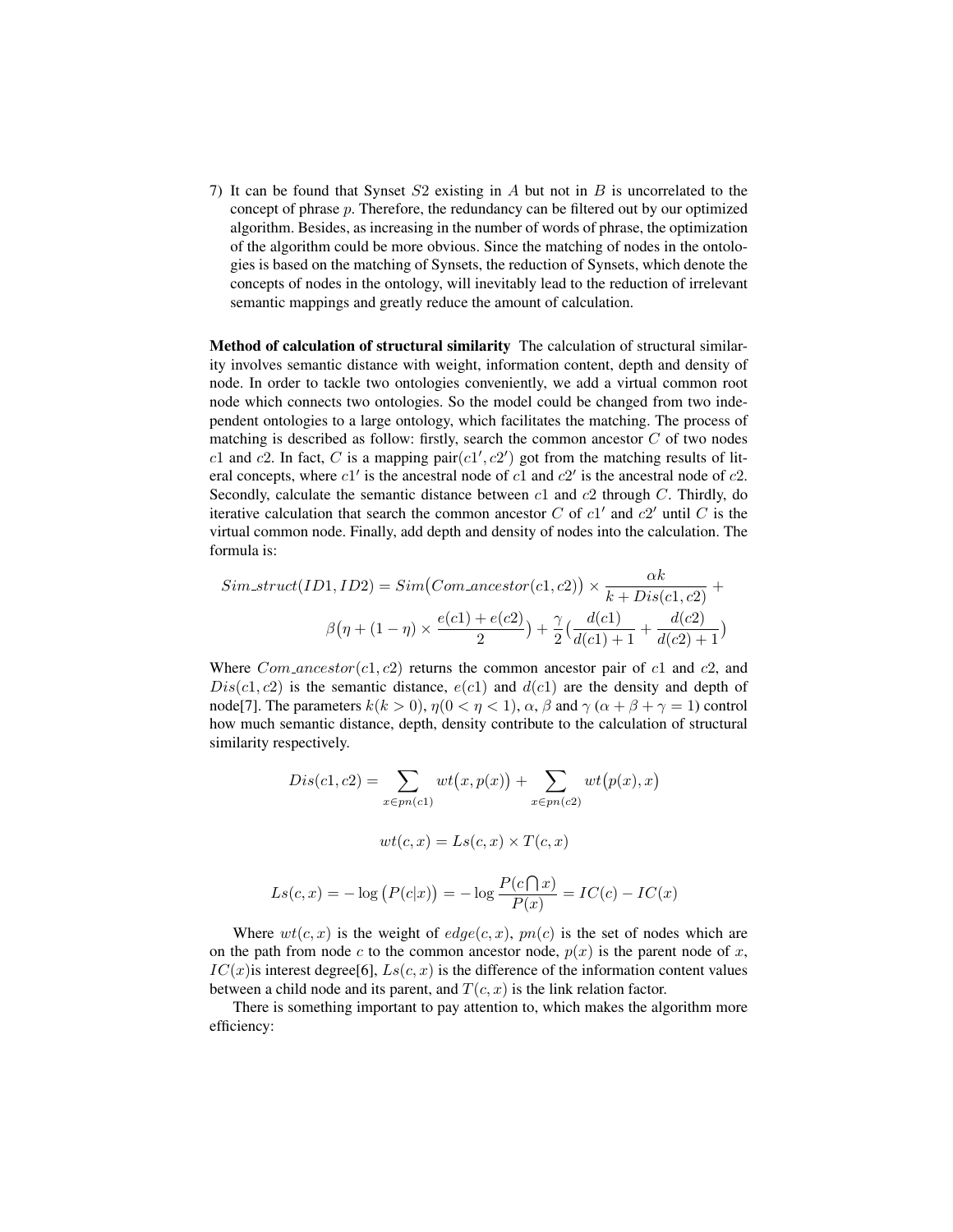

Fig. 3. Literal concept mapping of one to many

- This approach searches all the ancestor nodes of two nodes to be matched, and select the best matching path. If only search the nearest common ancestor node, the result may be wrong. For example: owing to the situation of one to many mappings in the matching results of literal concepts, it may occur that the mappings  $(O1 :$  $ID - 2, O2$ :  $ID - 2'$  and  $(O1 : ID - 2, O2 : ID - 4')$  got from results of literal concept matching are candidates for structural matching, but in fact  $(O1:$  $ID-2, O2: ID-2'$  is the best mapping. When comparing the node  $O1: ID-6$ and node  $O2$  :  $ID - 6'$ , if only search their nearest common ancestor, we will get a pair of nodes,  $O1$  :  $ID - 2$  and  $O2$  :  $ID - 4$ . However, it is not the best mapping pair (we have known that the pair of  $O1$  :  $ID-2$  and  $O2$  :  $ID-2'$  is the best). To avoid this, we need to traverse all the common ancestors of nodes rather than the nearest. Then compare the iterative results and choose the best.
- Involve the literal interest degree. For instance, when we find mapping pairs  $(O1:$  $ID - 1, O2 : ID - 1'$  and  $(O1 : ID - 1, O2 : ID - 2')$  have the same structural similarity, and the values of their literal similarity calculations are both 3/4 as shown in fig. 3, where  $a, b, c, d, e$  and  $k$  are Synsets, then the literal interest degree is needed to judge which the better matching object of  $O1: ID-1$  from  $O2: ID-1'$ and  $O2$ :  $ID - 2'$  is: the less frequency of a Synset occurs in the ontology is, the more it contributes to the meaning of the node. So we calculate all the literal interest degrees of the common Synsets in each mapping pair using the formula metioned in Definition 4. And compare the maximal literal interest degrees of all the mapping pairs, then the max is the best matching because they contain the common Synset whose meaning is closer to concept of the phrase. To suppose the maximal literal interest degree of  $(O1 : ID - 1, O2 : ID - 1')$  is  $n1$  got from k, simultaneously, the maximal literal interest degree of  $(O1 : ID - 1, O2 : ID - 1')$  is  $n2$  got from e, and  $n1 > n2$ , we can draw the conclusion:  $(01 : ID - 1, 02 : ID - 1')$  should be the best mapping pair because  $O1$  :  $ID - 1$  is more interested in Synset  $k$ .
- At last calculate the factors of density and depth of node. Because in each iteration the value of semantic distance should be multiplied by similarity of the common ancestor node which is smaller than 1, it will surely lead to the similarity of child nodes smaller than those of their ancestor nodes. This is contradictory to the role of depth and density calculation, because the nodes which have greater values of depth and density will have the larger value of similarity. Therefore, we must calculate the depth and density of node out of the procedure of calculation of semantic distance and iterations.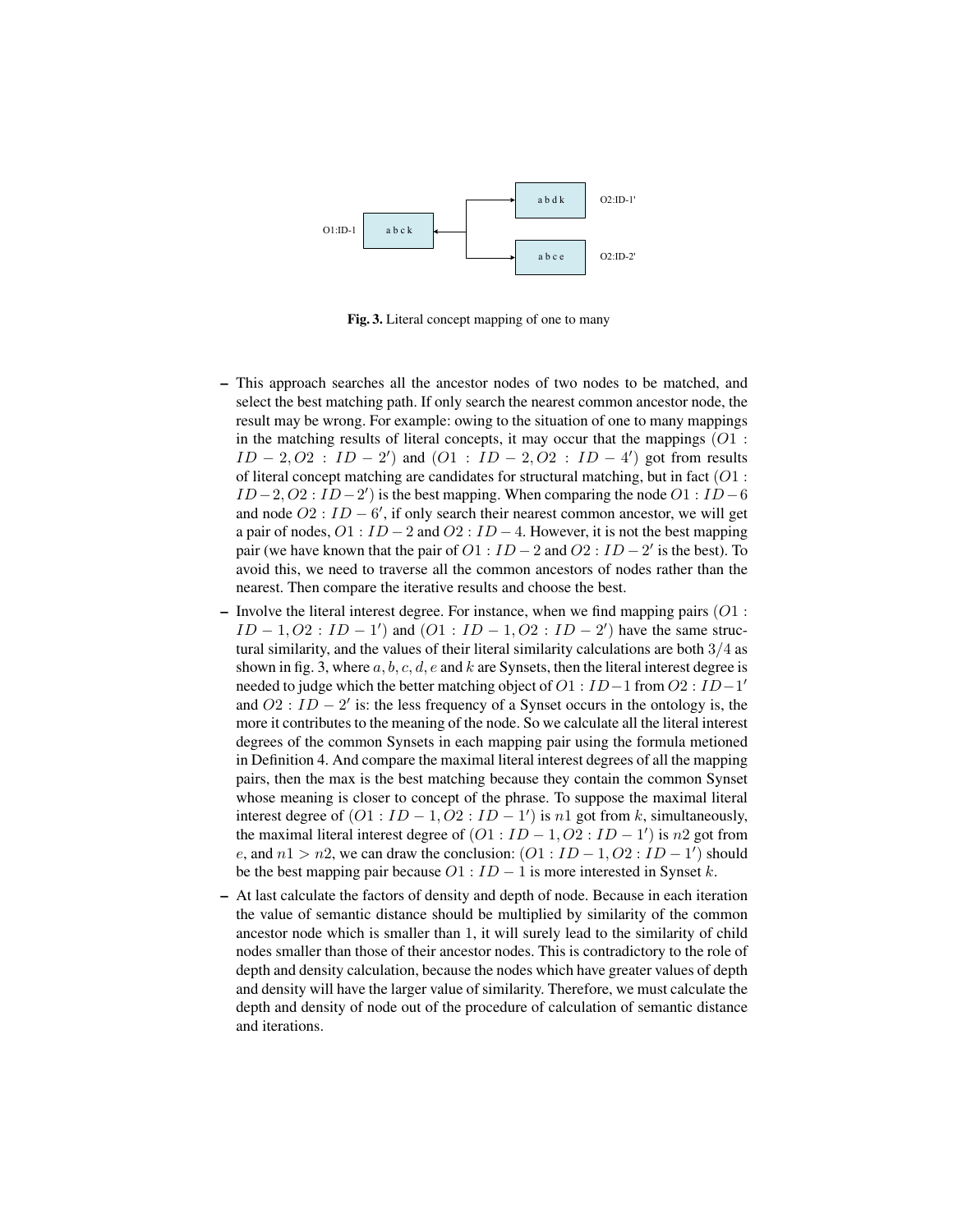

Fig. 4. Parallelization of the algorithm implemented by multi-threads

Parallelization of the algorithm NBJLM uses parallel algorithm to accelerate the process of matching. Fig. 4 shows the task partitioning. Firstly, we use the main thread to read  $O1$  file and then look up the Synsets of all the node IDs of  $O1$  in the WordNet. The reason of use only one thread is that this stage contains only IO operations which can not benefit from parallel execution and WordNet does not provide thread-safe APIs. Secondly, another multi-threads are launched to calculate hash values of node IDs' Synsets of  $O1$ , meanwhile we use the main thread to read  $O2$  file and look up the Synsets of all the node IDs of  $O2$ . And these tasks could be run in parallel because one part is CPU operation, and another is IO operation. Finally, we synchronize all the threads, and then use them to calculate the literal concepts similarity and the structure similarity.

#### 1.3 Adaptations made for the evaluation

This year, NBJLM has first taken part in OAEI. Therefore, in OAEI 2010 NBJLM used the match to compute the alignments for one track(anatomy). In order to assure the matching process is fully automated, all parameters are configured automatically with a strategy. No specific adaptations have been made.

## 1.4 Link to the system and parameters file

The version of NBJLM for OAEI 2010 can be downloaded from our website:  $http://http://www.$ //www.brsbox.com/OAEI2010. The parameter file is also included in the NBJLM.zip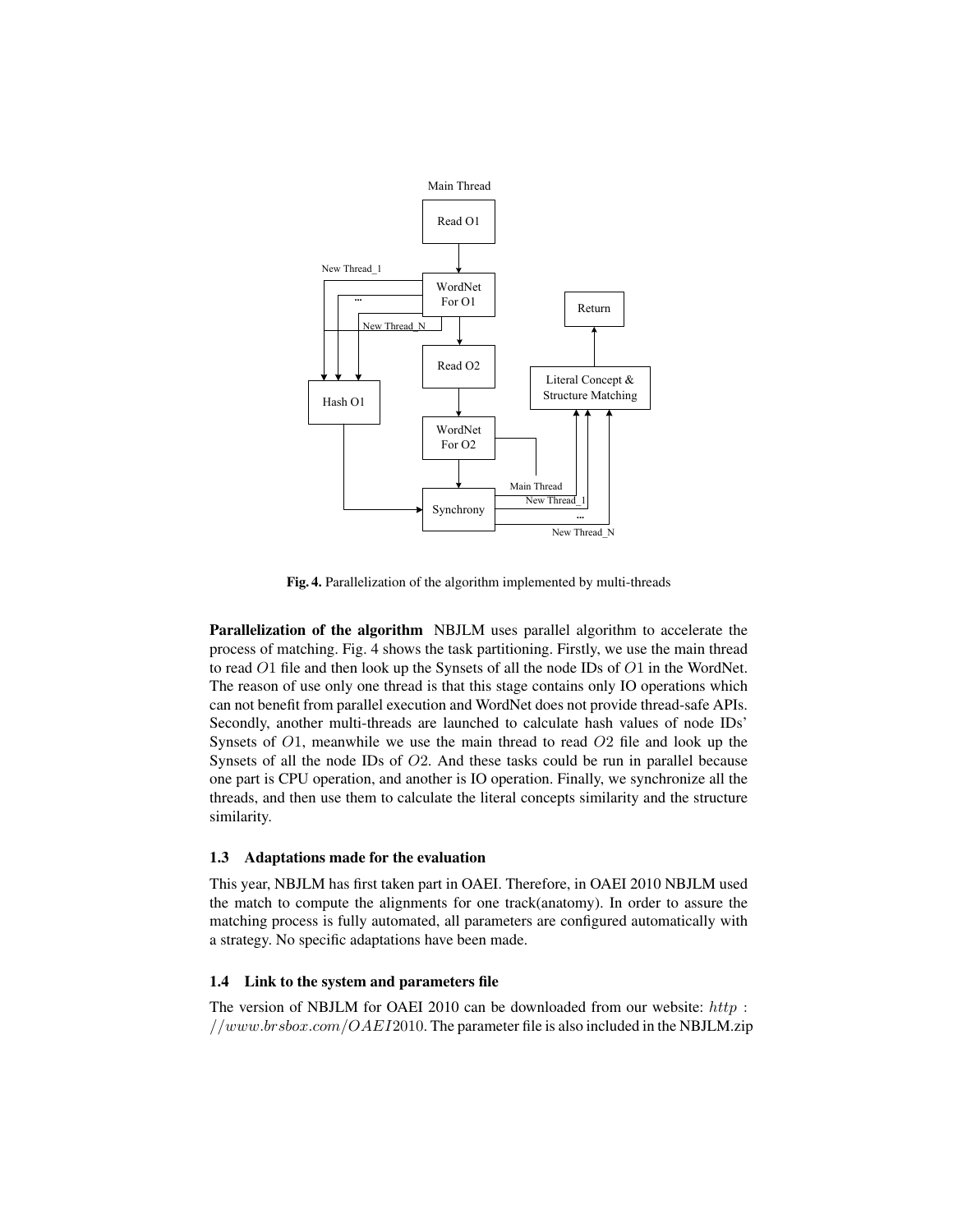file. I recommend readers to read the readme.txt file first. The file includes the necessary description and parameters as well in brief.

### 1.5 Link to the set of provided alignments (in align format)

NBJLM alignment results for OAEI can be found at  $http://www.brsbox.com/OAEI2010.$ 

# 2 Results

In this section, we describe the results of NBJLM algorithm against the Anatomy ontologies provided by the OAEI 2010 campaign. In this test, the real world cases of anatomy for Adult Mouse Anatomy (2744 classes) and NCI Thesaurus (3304 classes) for human anatomy are included. This year we have participated in task#1 for the first time. Experiments were done on a computer with 1.8GHz AMDAthlon dual-core CPU and 2GB DDR2 RAM memory.

## 2.1 anatomy

Subtrack#1 In this subtrack, participants are asked to maximize F-measure. NBJLM used a threshold equal to 0.8 and obtained an F-measure equal to 85.8%. NBJLM obtained precision equal to 92.0% and recall equal to 80.3%. The runtime was 2 minutes.

## 3 General comments

### 3.1 Comments on the results

- Strengths NBJLM deals with ontology from two different views and combines results of every step in sequential way. If the ontologies have regular literals and hierarchical structures, NBJLM can achieve satisfactory alignments. And the way of minimizing the comparisons between entities, which leads to enhance running efficiency.
- Weaknesses NBJLM depends on the literal concept results to calculate structural similarity. So if the literals of concept missed, NBJLM will get bad results.

### 3.2 Discussions on the way to improve the proposed system

- 1) To enrich the semantic dictionaries because WordNet which is not a professional dictionary cannot obtain more comprehensive semantic concepts.
- 2) To take into account all concepts properties instead of only the hierarchicals ones.